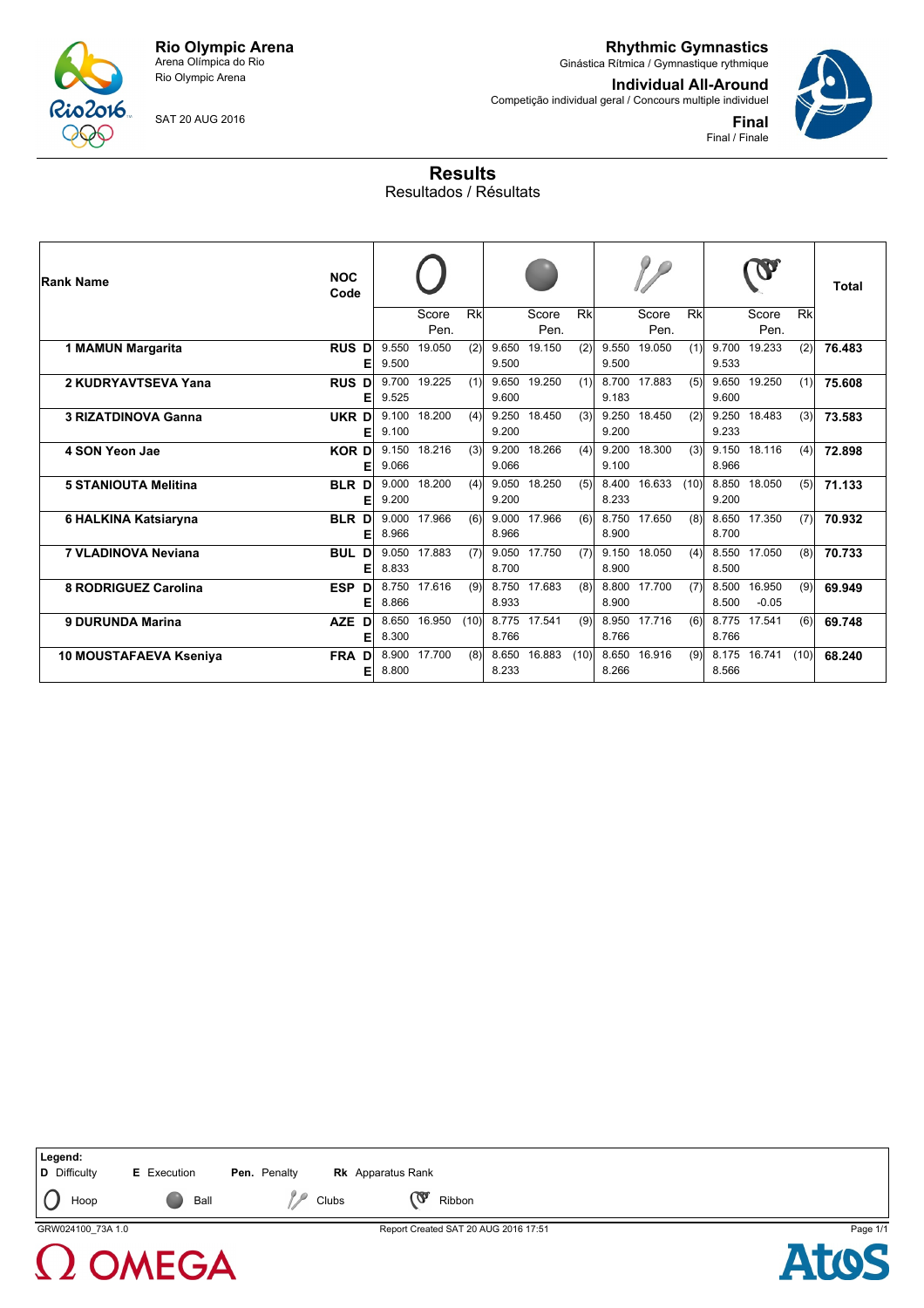

Rio Olympic Arena

FRI 19 AUG 2016

**Rhythmic Gymnastics** Ginástica Rítmica / Gymnastique rythmique

**Individual All-Around**

Competição individual geral / Concours multiple individuel



**Qualification** Classificatórias / Qualifications

## **Results** Resultados / Résultats

| Rank Name                          | <b>NOC</b><br>Code             |                         |                                |                         |                |               |                          |                |                         |      |                |                         |           | <b>Total</b> |
|------------------------------------|--------------------------------|-------------------------|--------------------------------|-------------------------|----------------|---------------|--------------------------|----------------|-------------------------|------|----------------|-------------------------|-----------|--------------|
|                                    |                                |                         | Score<br>Pen.                  | $\overline{\mathsf{R}}$ |                | Score<br>Pen. | $\overline{\mathsf{Rk}}$ |                | Score<br>Pen.           | Rk   |                | Score<br>Pen.           | <b>Rk</b> |              |
| 1 MAMUN Margarita                  | <b>RUS DI</b><br>E             | 9.400<br>9.433          | 18.833                         | (1)                     | 9.500<br>9.500 | 19.000        | (1)                      | 9.000<br>8.800 | 17.500<br>$-0.30$       | (11) | 9.550<br>9.500 | 19.050                  | (1)       | 74.383 Q     |
| 2 KUDRYAVTSEVA Yana                | <b>RUS D</b><br>E              | 9.200<br>9.016          | 18.166<br>$-0.05$              | (4)                     | 9.450<br>9.166 | 18.616        | (2)                      | 9.500<br>9.500 | 19.000                  | (1)  | 9.050<br>9.166 | 18.216                  | (3)       | 73.998 Q     |
| <b>3 RIZATDINOVA Ganna</b>         | UKR D                          | 9.200                   | 18.400                         | (2)                     | 9.300          | 18.566        | (3)                      |                | 9.200 18.466            | (2)  | 9.200          | 18.500                  | (2)       | 73.932 Q     |
| <b>4 STANIOUTA Melitina</b>        | Е<br><b>BLR D</b>              | 9.200<br>9.200<br>9.200 | 18.400                         | (2)                     | 9.266<br>8.800 | 8.850 17.650  | (11)                     | 9.266<br>9.200 | 9.150 18.350            | (4)  | 9.300<br>9.200 | 8.975 18.175            | (4)       | 72.575 Q     |
| 5 SON Yeon Jae                     | E<br><b>KORD</b><br>E          | 8.666                   | 8.800 17.466                   | (11)                    | 9.166          | 9.100 18.266  | (4)                      | 9.133          | 9.225 18.358            | (3)  | 8.966          | 8.900 17.866            | (5)       | 71.956 Q     |
| 6 VLADINOVA Neviana                | <b>BUL D</b><br>E              | 8.766                   | 8.900 17.666                   | (6)                     | 8.800          | 8.900 17.700  | (9)                      | 8.800          | 9.000 17.800            | (6)  | 8.800          | 9.000 17.800            | (6)       | 70.966 Q     |
| 7 RODRIGUEZ Carolina               | ESP D<br>E                     | 8.866                   | 8.700 17.566                   | (9)                     | 8.900          | 8.850 17.750  | (7)                      | 8.933          | 8.900 17.833            | (5)  | 8.766          | 8.600 17.366            | (9)       | 70.515 Q     |
| 8 DURUNDA Marina                   | AZE D<br>E                     | 8.700<br>8.766          | 17.466                         | (11)                    | 8.666          | 8.800 17.466  | (13)                     | 8.833          | 8.850 17.683            | (8)  | 8.900<br>8.833 | 17.733                  | (7)       | 70.348 Q     |
| 9 HALKINA Katsiaryna               | BLR D<br>Е                     | 8.800<br>8.933          | 17.733                         | (5)                     | 8.933          | 8.800 17.733  | (8)                      | 8.700          | 8.500 17.200            | (18) | 8.600<br>8.866 | 17.466                  | (8)       | 70.132 Q     |
| 10 MOUSTAFAEVA Kseniya             | FRA D<br>E                     | 8.800                   | 8.800 17.600                   | (8)                     | 8.766          | 8.750 17.516  | (12)                     | 8.800          | 8.700 17.500            | (11) | 8.666          | 8.700 17.366            | (9)       | 69.982 Q     |
| 11 ZENG Laura                      | <b>USA D</b><br>E              | 8.750<br>8.900          | 17.650                         | (7)                     | 8.866          | 8.800 17.666  | (10)                     | 8.850<br>8.900 | 17.700<br>$-0.05$       | (7)  | 8.500          | 8.325 16.825            | (17)      | 69.841 R1    |
| <b>12 ASHIRBAYEVA Sabina</b>       | <b>KAZ D</b><br>E              | 8.700<br>8.533          | 17.183<br>$-0.05$              | (15)                    | 8.633          | 8.650 17.283  | (16)                     | 8.700          | 8.700 17.400            | (15) | 8.666          | 8.700 17.366            | (9)       | 69.232 R2    |
| <b>13 RIVKIN Neta</b>              | ISR D<br>E                     | 8.766                   | 8.275 17.041                   | (18)                    | 9.066          | 8.800 17.866  | (5)                      | 9.033          | 8.500 17.533            | (10) | 8.533          | 8.250 16.783            | (18)      | 69.223       |
| <b>14 PAZHAVA Salome</b>           | <b>GEO D</b><br>E              | 8.400<br>8.833          | $\overline{17.233}$            | (13)                    | 9.033          | 8.750 17.783  | (6)                      | 8.650<br>8.833 | 17.433<br>$-0.05$       | (14) | 8.400<br>8.266 | 16.666                  | (20)      | 69.115       |
| <b>15 FILIOU Varvara</b>           | <b>GRED</b><br>Е               | 8.633                   | 8.575 17.208                   | (14)                    | 8.633          | 8.700 17.333  | (15)                     | 8.733          | 8.600 17.333            | (16) | 8.050<br>8.700 | 16.750                  | (19)      | 68.624       |
| <b>16 MINAGAWA Kaho</b>            | JPN D<br>E                     | 8.200<br>8.466          | 16.666                         | (22)                    | 8.766          | 8.575 17.341  | (14)                     | 8.800          | 8.700 17.500            | (11) | 8.766          | 8.300 17.016<br>$-0.05$ | (14)      | 68.523       |
| 17 SERDYUKOVA Anastasiya           | UZB D<br>E                     | 8.750<br>8.466          | 17.166<br>$-0.05$              | (16)                    | 8.500          | 8.600 17.100  | (17)                     | 8.566          | 8.750 17.316            | (17) | 8.375<br>8.533 | 16.908                  | (16)      | 68.490       |
| <b>18 BEREZKO-MARGGRANDER Jana</b> | <b>GERD</b><br>$E_{\parallel}$ | 8.600                   | 8.500 17.100                   | (17)                    | 8.533          | 8.450 16.983  | (18)                     | 8.600          | 8.500 17.100            | (20) | 8.566          | 8.500 17.066            | (12)      | 68.249       |
| <b>19 BERTOLINI Veronica</b>       | Е                              | 8.766                   | <b>ITA D</b> 8.750 17.516 (10) |                         | 8.200          | 8.350 16.550  | (23)                     | 8.766          | 8.825 17.541<br>$-0.05$ | (9)  | 8.400          | 8.000 16.400            | (22)      | 68.007       |
| <b>20 RUPRECHT Nicol</b>           | AUT D<br>Е                     | 8.433                   | 8.450 16.883                   | (20)                    | 8.366          | 8.300 16.666  | (22)                     | 8.566          | 8.600 17.166            | (19) | 8.533          | 8.500 17.033            | (13)      | 67.748       |
| 21 VOLKOVA Ekaterina               | <b>FIN</b><br>D<br>E           | 8.466                   | 8.450 16.916                   | (19)                    | 8.466          | 8.500 16.966  | (19)                     | 8.500          | 8.500 17.000            | (21) | 8.233          | 8.400 16.633            | (21)      | 67.515       |
| 22 FILIORIANU Ana Luiza            | ROU DI<br>Е                    | 8.500                   | 8.450 16.850<br>$-0.10$        | (21)                    | 8.500          | 8.300 16.800  | (20)                     | 8.533          | 8.325 16.808<br>$-0.05$ | (22) | 8.500          | 8.500 17.000            | (15)      | 67.458       |
| 23 GAUDIO Natalia                  | <b>BRAD</b><br>Е               | 8.266                   | 8.300 16.566                   | (23)                    | 8.200          | 8.100 16.300  | (24)                     | 8.300          | 8.150 16.450            | (23) | 8.266          | 7.950 16.216            | (23)      | 65.532       |
| 24 SHANG Rong                      | CHN D<br>Е                     | 8.366                   | 8.200 16.566                   | (23)                    | 8.466          | 8.300 16.766  | (21)                     | 8.066          | 7.650 15.716            | (24) | 8.266          | 7.700 15.966            | (24)      | 65.014       |
| <b>25 PRINCE Danielle</b>          | AUS D<br>E                     | 7.600                   | 6.900 14.500                   | (25)                    | 7.900          | 7.350 15.250  | (25)                     | 8.066          | 7.650 15.716            | (24) | 8.000          | 7.550 15.550            | (25)      | 61.016       |

 $\Omega$  OMEGA